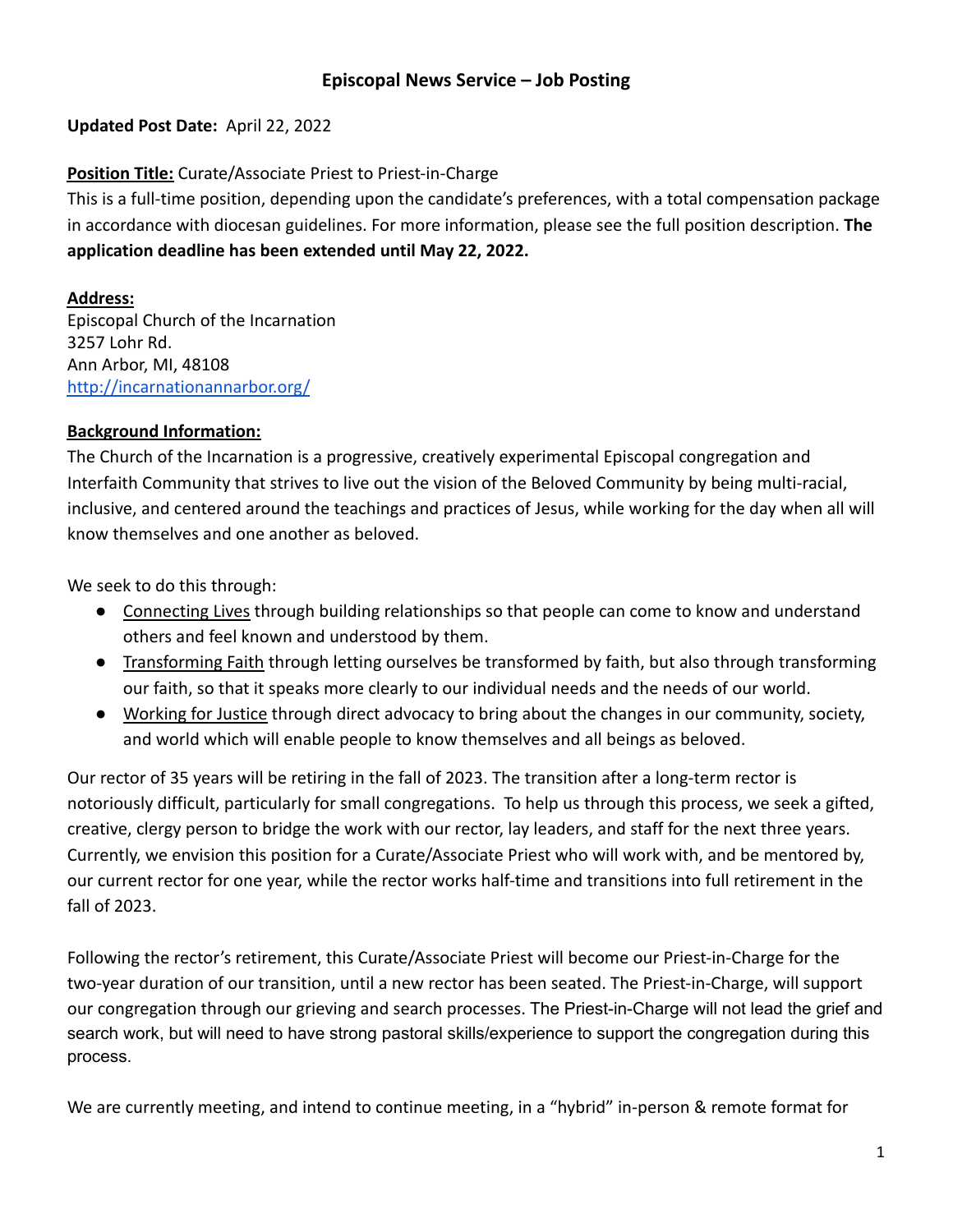worship. We have approximately 150-160 adults and children who participate in our congregational life. We have one Sunday service. Our average Sunday attendance was 66 people in 2018, 74 people in 2019, 81 people in 2020, and 63 people in 2021. We are a multi-generational community, although we have only a few middle and high school age youths.

We are known in the community and our Diocese for our advocacy work, particularly around criminal justice reform, but also in such areas as anti-poverty and anti-racism work, LGBTQ+ inclusion, environmental concerns, and international solidarity work, particularly related to Palestine and Nicaragua. More recently, we are also becoming known for the work done through our Center for Contemplation and Spiritual Renewal. This latter work has grown in conjunction with the realization that we are an Interfaith Community that welcomes people of all faiths who feel called to walk in the Spirit of love, justice, and inclusion. We embrace a model of collaborative and participatory ministry which strives to have our whole community participate in determining the direction of our common life and which encourages the development of small group ministries. These ministries are a core part of our community life, allowing people to participate in a variety of holistic small groups through which they have the opportunity to come to know and be known by others and/or participate in different service projects and advocacy efforts. Incarnation is a place where people are encouraged to be their whole selves, and to recognize the strengths and gifts of diversity. People are drawn to Incarnation by dynamic worship, prophetic preaching, a commitment to social justice, and a passionate spirituality that is grounded in spirit and in truth.

#### **Position Overview:**

The Curate/Associate Priest is appointed by, and accountable to, the rector and supports the rector, lay leaders, and member ministries within the congregation, in the community, and in the diocese. After transitioning to the Priest-in-Charge, this position will be the clergy leadership for the congregation.

We are looking for someone ready and willing to help facilitate and support ministry in all aspects of our congregational life and outreach. This is an excellent position for a clergy person seeking to help us grow into the new kind of church we believe God is calling us to be - through collaborative ministry in the context of a congregation that is both an Episcopal Congregation and an Interfaith Community.

# **Major Duties and Responsibilities:**

- Learn what makes ECI a special and vibrant community and help us to transition to a new rector.
- Welcome new members and help facilitate our family and youth ministries.
- Share planning, preaching, and presiding with the rector and with lay people who regularly lead Sunday reflections.
- Help us work through change and challenges. Help us discern our ongoing purpose and mission. Seek and learn with us.
- Assist and lead members in discerning their callings. Support members's ministries.
- Work with our pastoral care team to facilitate mutual pastoral care within our community.
- Share with other staff/volunteers in leading all aspects of administrative duties within the parish.
- Participate in required diocesan ministries and the councils of the church. Communicate to the parish at least weekly via e-newsletter, social media and other channels.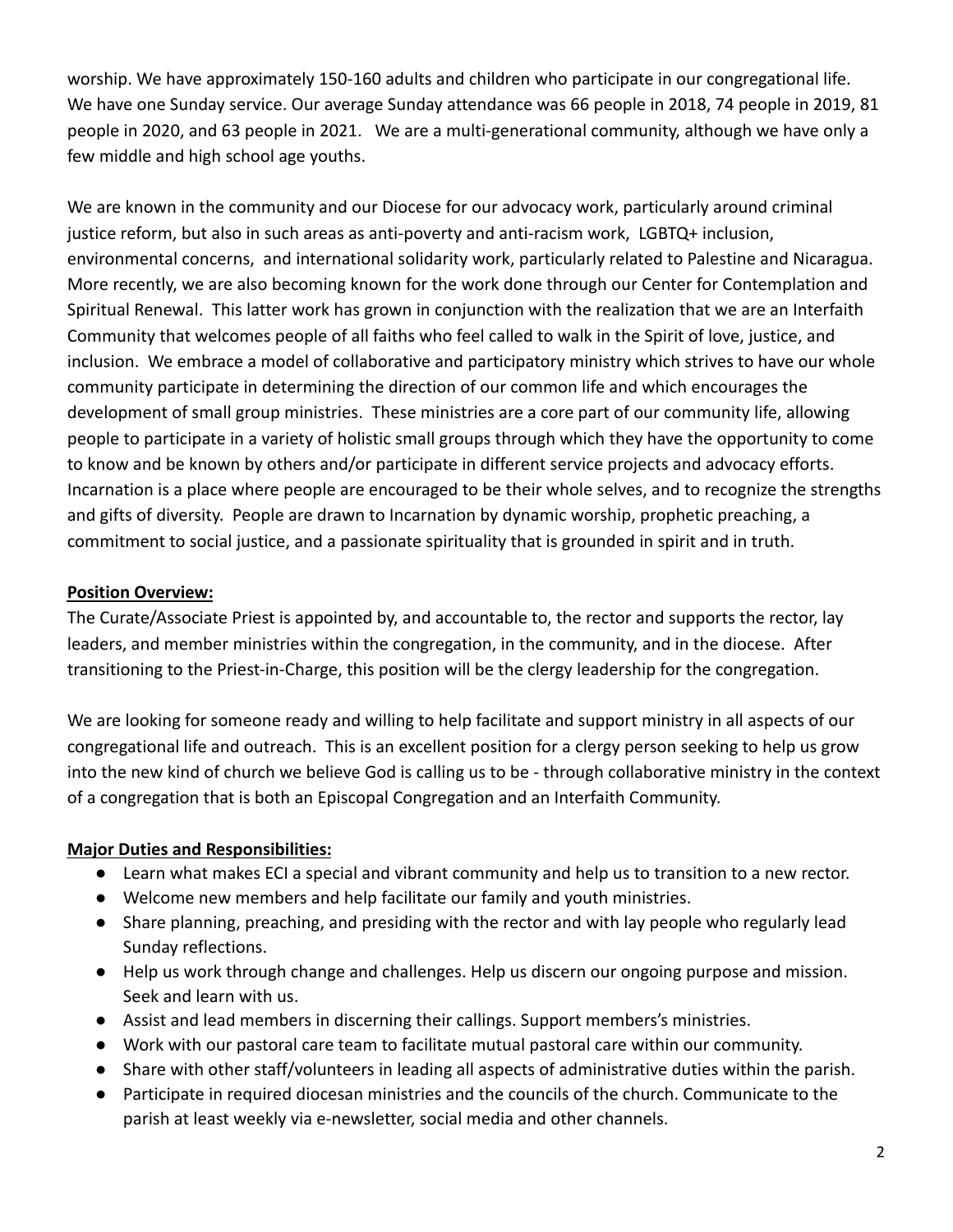● Perform other related duties as assigned by the rector in the first year.

# **Candidate Qualities:**

Our community understands that candidates will not necessarily possess all of the skills and experience listed below. However, our ideal candidate is someone who is:

Pastoral: Good at seeing that the congregation is spiritually fed; is skilled at caring for people especially at a time when the congregation will be experiencing grief and uncertainty; has good communication skills (e.g. easy to talk to, open, a good educator/teacher); good conflict management skills; is committed to nurturing their own spirituality; is patient, tolerant, optimistic, empathetic, forgiving, dialogical, enthusiastic, and committed to welcoming outcasts.

Prophetic: Good at engaging in pubic ministry; adventuresome and committed to working in the community beyond the congregation; someone with a strong commitment to racial, social and environmental justice – and understands how integral this is to the life of the church; has a track record and demonstrated commitment to the diversity of different cultures, faiths, traditions, sexual orientations and gender identity/expressions, etc.

Honoring of Our Traditions: We have developed our own traditions and ways of life at Incarnation. These include: personal reflections after worship, liturgical practices such as inclusive language and diverse music, collective decision-making, doctrinal flexibility, the affirmation of other faith traditions, and a commitment to engaging the larger community and world to transform systems of domination, oppression and destruction into the Beloved Community and a sustainable way to live together on earth.

A Change Agent: Can help our church address and manage challenges and conflicts which will arise as we move forward, so that we can continue to engage the issues that many congregations hesitate to address.

A Strong Leader: Is self-confident while also humble enough to share power and leadership with others.

A Good Administrator: Can assist with fundraising, internal and external communications, financial record-keeping, etc., and is committed to good liturgy, music and art and helping to facilitate ministry in these areas.

We hope to continue to grow into the kind of faith community which is so needed in this moment of human history. If this is your dream. and you have some background that testifies to your ability to help us through this time of transition, we want to meet you and we encourage you to apply!

# **Application Process:**

- Cover letter
- Resume
- Essay questions
	- o How does the work of justice and inclusion inform your ministry?
	- o In what ways has COVID changed or informed your ideas about ministry?